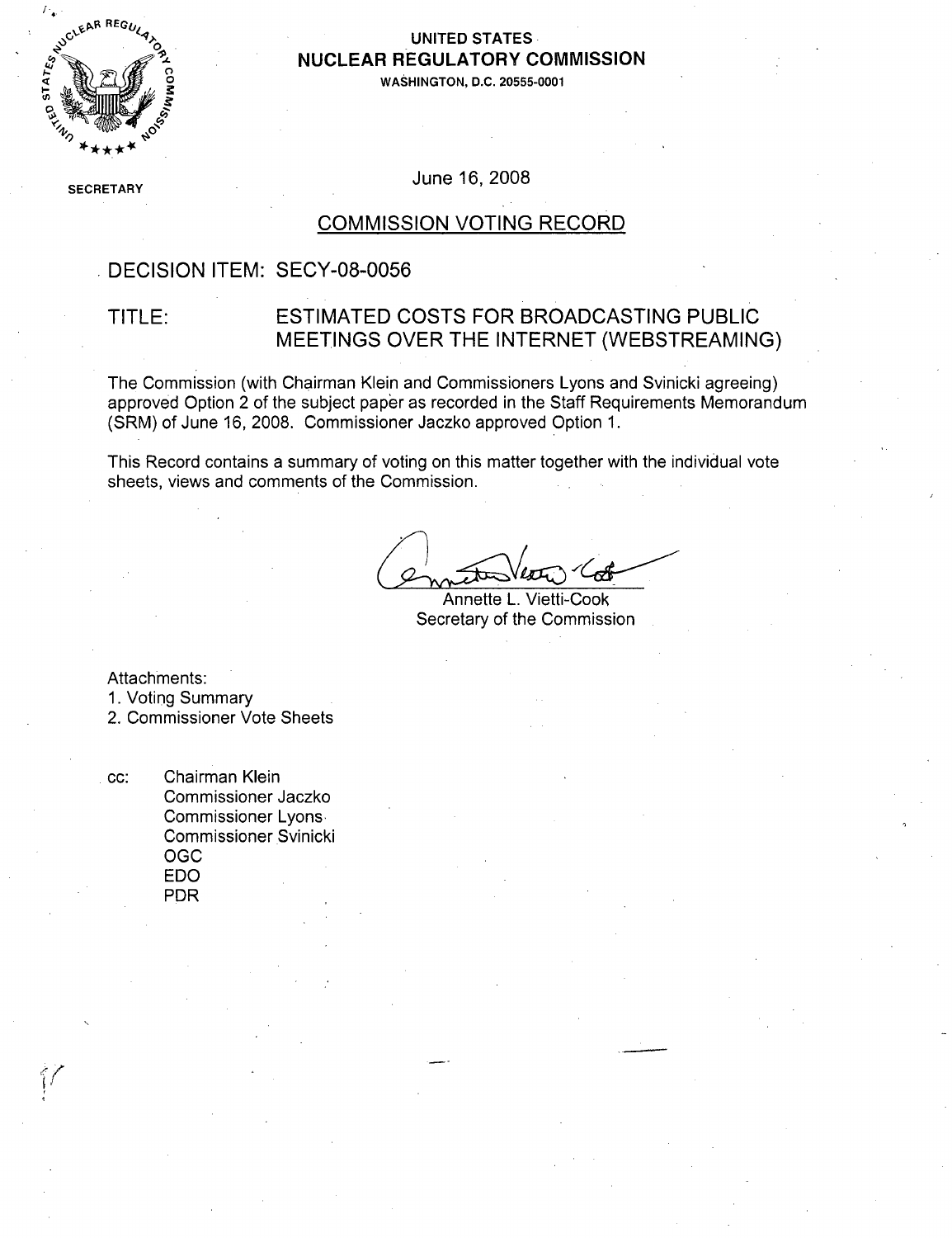### VOTING SUMMARY - SECY-08-0056

### RECORDED VOTES

|                       | <b>NOT</b><br>APRVD DISAPRVD ABSTAIN PARTICIP COMMENTS<br>DATE |   |         |  |
|-----------------------|----------------------------------------------------------------|---|---------|--|
| CHRM. KLEIN           | X                                                              | X | 5/28/08 |  |
| COMR. JACZKO          | Χ                                                              | X | 5/6/08  |  |
| <b>COMR. LYONS</b>    | $\cdot$ X                                                      | X | 5/29/08 |  |
| <b>COMR. SVINICKI</b> | $\mathsf{X}$ .                                                 |   | 6/2/08  |  |

### COMMENT RESOLUTION

In their vote sheets, Chairman Klein and Commissioners Lyons and Svinicki approved Option 2 and provided some additional comments. Commissioner Jaczko approved Option 1 and provided some additional comments. Subsequently, the comments of the Commission were incorporated into the guidance to staff as reflected in the SRM issued on June 16, 2008.

(f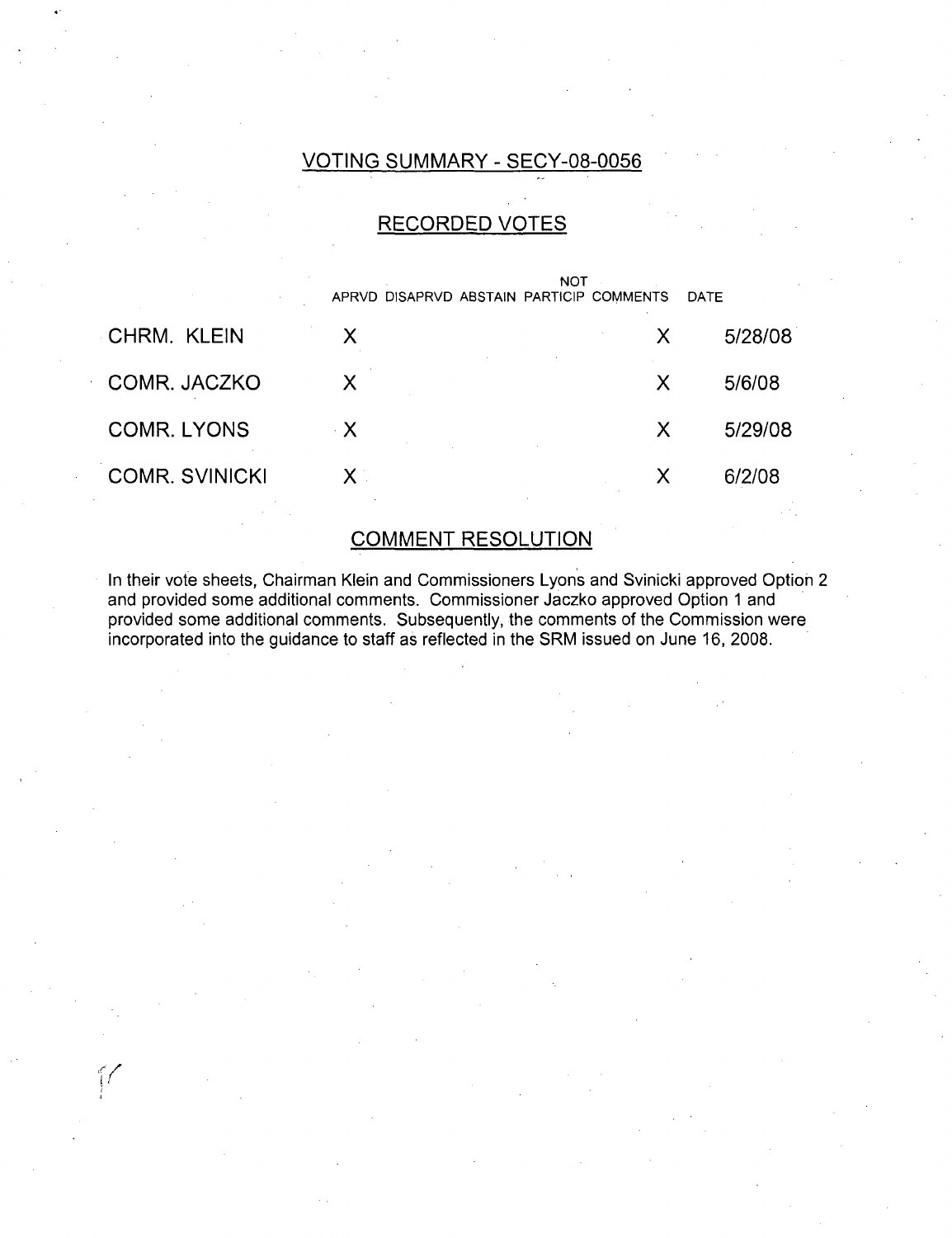### RESPONSE SHEET

| TO: |  |  | <b>Annette Vietti-Cook, Secretary</b> |  |
|-----|--|--|---------------------------------------|--|
|-----|--|--|---------------------------------------|--|

FROM: CHAIRMAN KLEIN

SUBJECT: SECY-08-0056 - ESTIMATED COSTS FOR-BROADCASTING PUBLIC MEETINGS OVER THE INTERNET (WEB STREAMING) **-**

| <b>Approved</b><br><b>A</b> | <b>Disapproved</b> | <b>Abstain</b> |
|-----------------------------|--------------------|----------------|
| <b>Not Participating</b>    |                    |                |

COMMENTS: Below \_\_\_\_ Attached <u>\_X </u> None

**SIGNATURE** 

 $512808$ DATE

Entered on "STARS" Yes  $\sqrt{\phantom{a}}$ No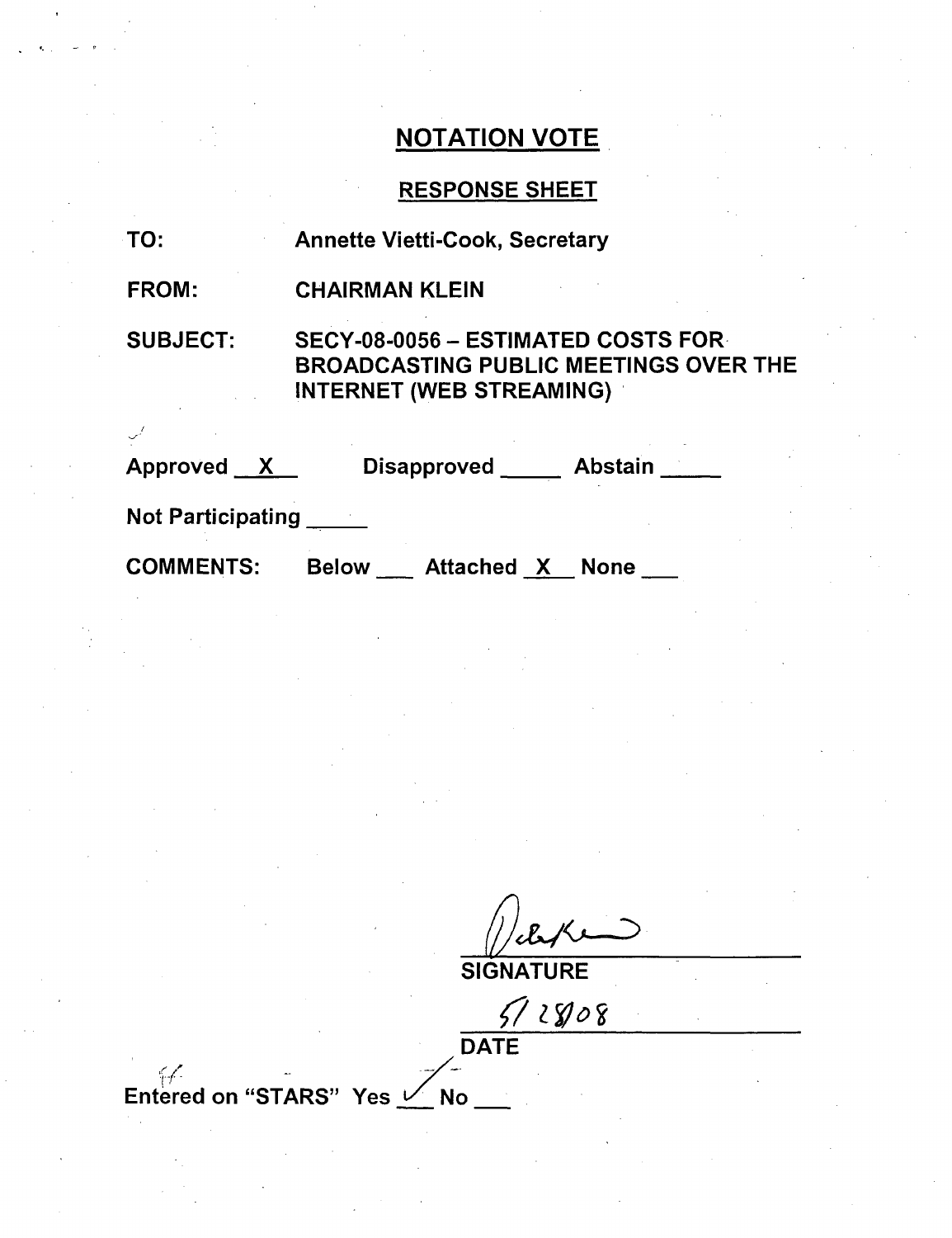#### **CHAIRMAN KLEIN'S COMMENTS ON SECY-08-0056**

**I** approve providing the necessary equipment and staff resources to web stream meetings in two additional conference rooms in the White Flint Complex and the auditorium in White Flint North (Option 2). **1** believe that moving forward on a smaller scale than the staff recommended (Option **1)** will still expand the NRC's capacity for web streaming and allow for additional review of the public interest and the equipment that would be appropriate to meet the demand. The lessons we learn from expanding the headquarters web streaming capability, in conjunction with the one-year pilot program to web stream the Atomic Safety and Licensing Board (Panel) meetings from remote locations will provide valuable input to help the Commission determine how to best implement a web streaming program for the Regions.

**I** continue to believe that web streaming can be a means to increasing transparency of the NRC's public meetings, provided it can be demonstrated to be cost effective. Unfortunately, a compelling reason to outfit the Regions with equipment for conference rooms (one in each Region) and six portable web stream kits is not evident. As an indicator of public interest, it would have been useful for staff to compile and present the number of external hits the NRC experienced for the Commission meetings that were webcasted. Historically, each Region held less than 20 meetings. However, it is not clear how many of these meetings met the definition of "significant public interest", which would have been the basis for projecting the demand.

In addition, **I** am reluctant to approve moving forward with providing portable web stream kits to the Regions without having the results of the Panel's one-year pilot program. Under this pilot program, six public meetings for adjudicatory proceedings are to be web streamed from remote locations other than the Panel's Rockville and Las Vegas hearing facilities to gain a better understanding of the costs and the technical issues associated with web streaming in remote locations. Given the significant upfront and recurring cost expenditures, **I** believe that expanding our capabilities at Headquarters should increase the transparency of NRC's public meetings and provide the opportunity to assess further the benefits **of** expanding the capability.

Commissioner Jaczko's vote on this matter proposed to begin the expanded web streaming effort in FY **2008** with funds available, including the funding available for the **18t1h** floor renovation. I support providing additional funds in FY **2008** to implement Option 2. However, **I** believe a Commission decision to move forward on web streaming in FY **2008** should be made solely on the merits of the initiative, and should remain separate from a decision on whether to renovate the  $18<sup>th</sup>$  floor conference area.

Dale **E.** Klein **5/7-)/08**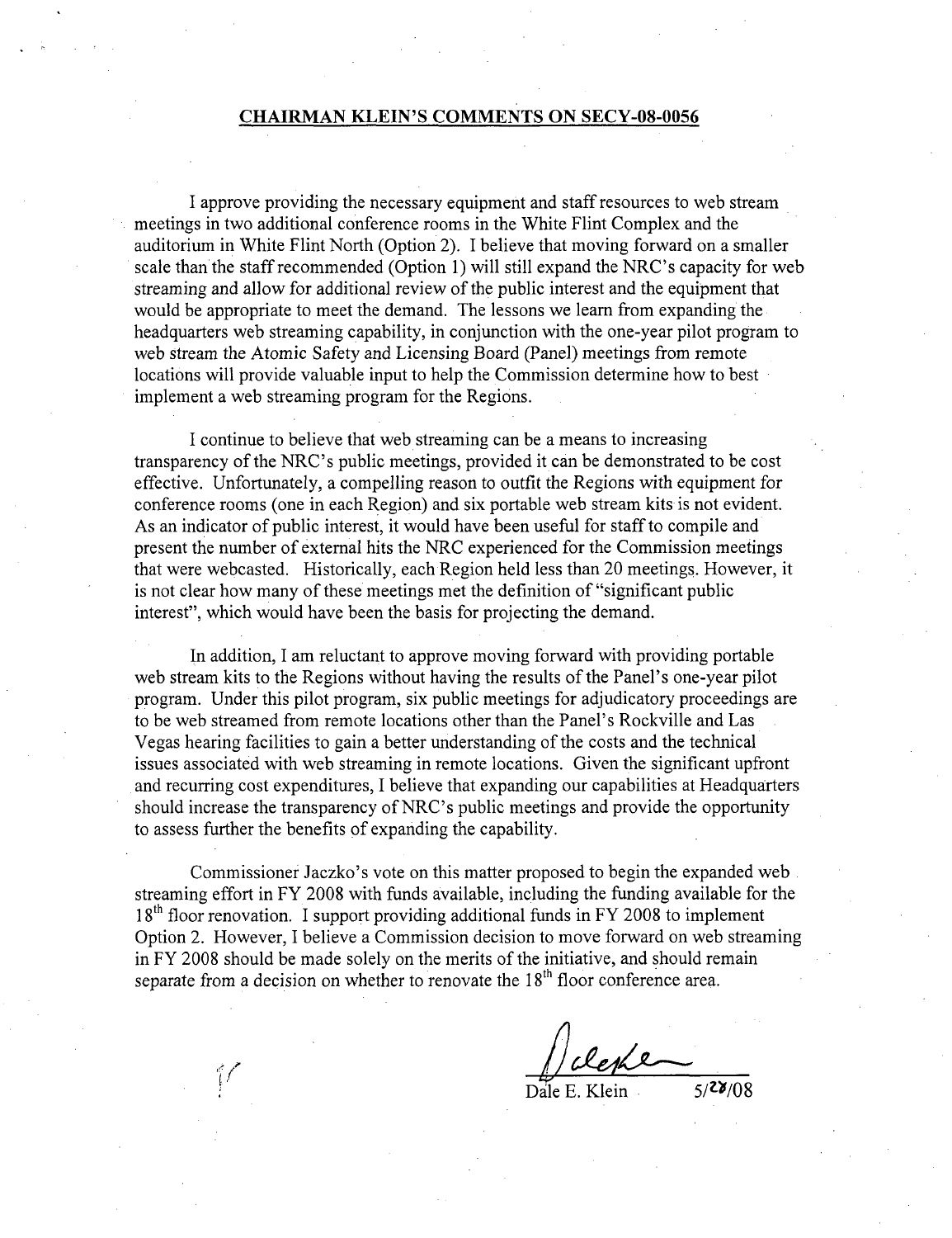### RESPONSE SHEET

| TO: |  | <b>Annette Vietti-Cook, Secretary</b> |  |
|-----|--|---------------------------------------|--|
|-----|--|---------------------------------------|--|

FROM: COMMISSIONER JACZKO

SUBJECT: SECY-08-0056 - ESTIMATED COSTS FOR BROADCASTING PUBLIC MEETINGS OVER THE INTERNET (WEB STREAMING)

| <b>Approved</b>          |              | <b>Disapproved</b> | <b>Abstain</b>   |  |
|--------------------------|--------------|--------------------|------------------|--|
| <b>Not Participating</b> |              |                    |                  |  |
| <b>COMMENTS:</b>         | <b>Below</b> | <b>Attached</b>    | <b>None</b><br>X |  |

**SIGNATURE DATE** 

Entered on "STARS" Yes No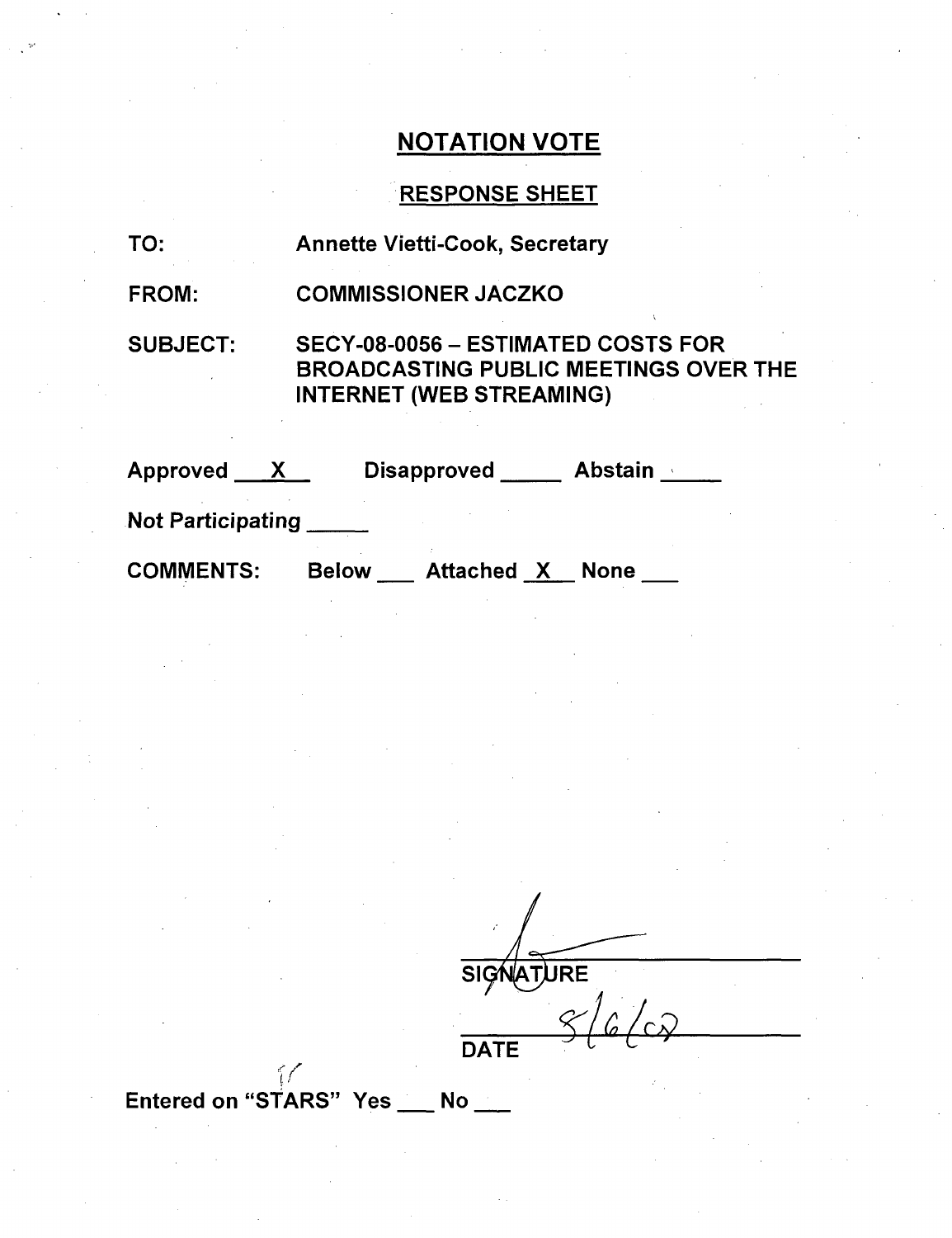#### Commissioner Jaczko's Comments on **SECY-08-0056** Estimated Costs for Broadcasting Public Meetings Over the Internet (Web Streaming)

I approve of the staffs recommendation outlined in option **1** for increasing the agency's .capability to web stream public meetings of significant public interest over the Internet. As I mentioned in a memorandum to my fellow Commissioners last November, the reality of today's world is that not everyone interested in a topic is able to attend the meetings or listen via conferencing. Fortunately, technology such as web streaming makes it possible for a public agency – and one with a long record of conducting business as transparently as possible  $-$  to do even more to enhance the ability of interested stakeholders to stay engaged and follow the agency's progress on issues.

In order to implement this effort, staff has proposed a definition that would be used to determine what meetings merit web streaming. The staffs definition is a good starting point, but I am concerned that the proposed definition of a meeting with "significant public interest" may not include all meetings about issues of generic applicability that might be worthwhile to web stream. One example is meetings on rulemaking efforts. Depending upon the nature of the rulemaking, these meetings may not otherwise fall within the proposed definition's parameters. But rulemakings are significant agency activities, and we achieve our greatest success on developing a good rulemaking package when we hear from a wide variety of stakeholders. Web streaming these meetings can strengthen our public outreach thereby encouraging broader participation, and ultimately a better final rule. Thus, I believe the definition should be expanded to include meetings on generic activities such as rulemakings. Additionally, after the staff has some implementation experience with the definition of a meeting with "significant public interest", the staff should review the definition, and the types of meetings that were not captured by it, and determine if changes to the definition are needed.

Regarding the funding for Option 1, the staff proposes to include the initial first year expenses, including equipment costs, of \$979,300 and 2 FTE in the budget for FY 10. I believe that, instead, the agency should begin the web streaming effort with available funds in FY 08. A majority of these first-year costs could easily be covered by using the \$630,000 available from the FY 08 budget for the 18<sup>th</sup> floor renovation in the Headquarters One White Flint North building. (This amount does not include the \$80,000 allocated for the video-conferencing equipment for the 18<sup>th</sup> floor. Those funds would remain available in the FY 08 budget.) The remaining \$349,300 and 2 FTE could be taken from the additional funds that will be made available upon staffs ongoing efforts to review the implementation of the agency's FY08 funding.

The agency currently has the funding to implement this program, and certainly has the external stakeholder interest in making the program worthwhile. Thus, I support the staffs recommendation to pursue option 1 and support moving forward expeditiously with FY 08 available funds to begin this effort.

 $-5/6/08$ Gregory B. Jacz**k**o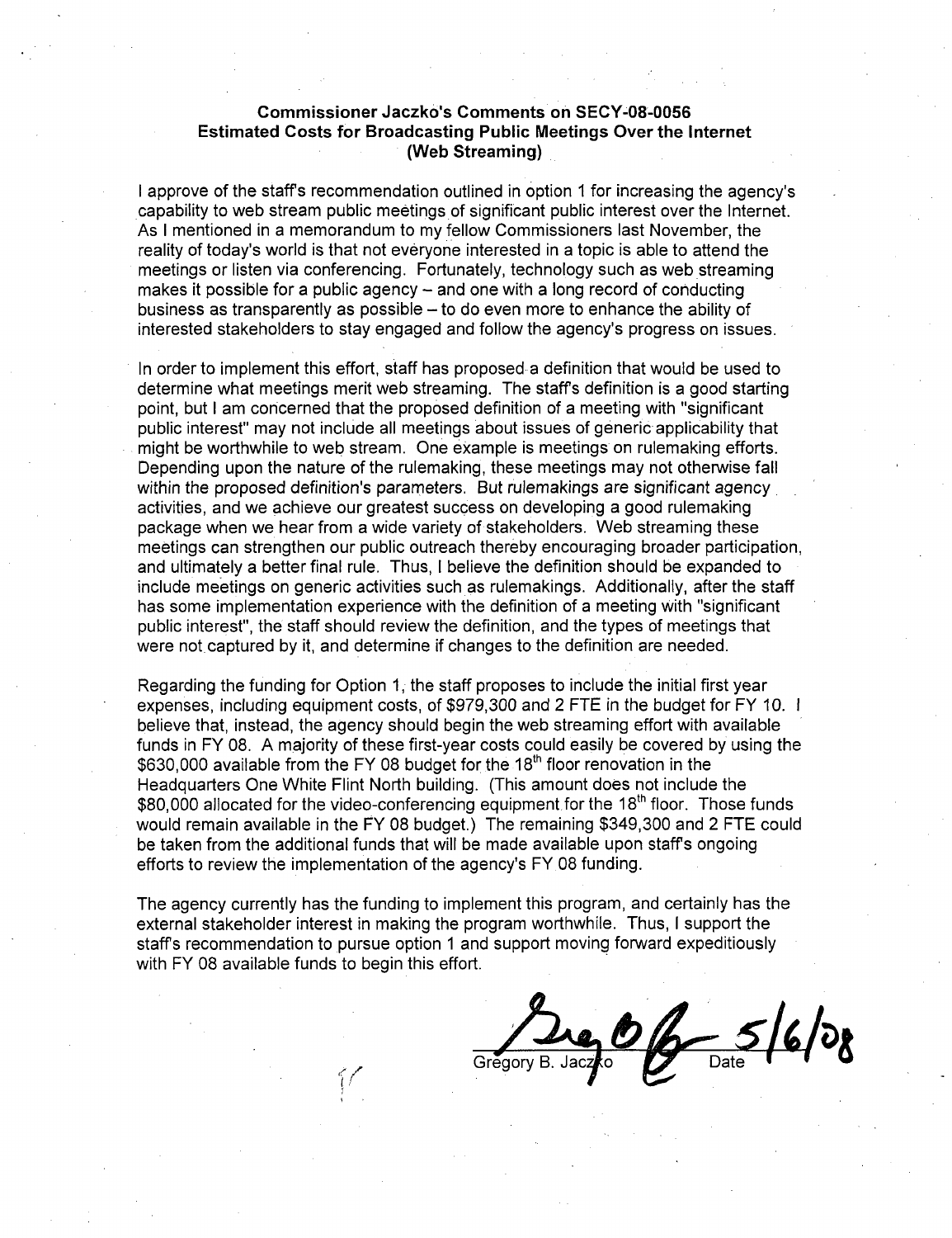### RESPONSE SHEET

- TO: Annette Vietti-Cook, Secretary
- FROM: COMMISSIONER LYONS

SUBJECT:

SECY-08-0056 - ESTIMATED COSTS FOR BROADCASTING PUBLIC MEETINGS OVER THE INTERNET (WEB STREAMING)

| <b>Approved</b>          |              | <b>Disapproved</b> | <b>Abstain</b> |  |
|--------------------------|--------------|--------------------|----------------|--|
| <b>Not Participating</b> |              |                    |                |  |
| <b>COMMENTS:</b>         | <b>Below</b> | <b>Attached</b>    | <b>None</b>    |  |

ter ็O∕∩ร

**SIGNATURE** 

**51 I8***10*  **DATE** 

Entered on "STARS" Yes \_\_X\_\_ No

 $\epsilon$  / L 1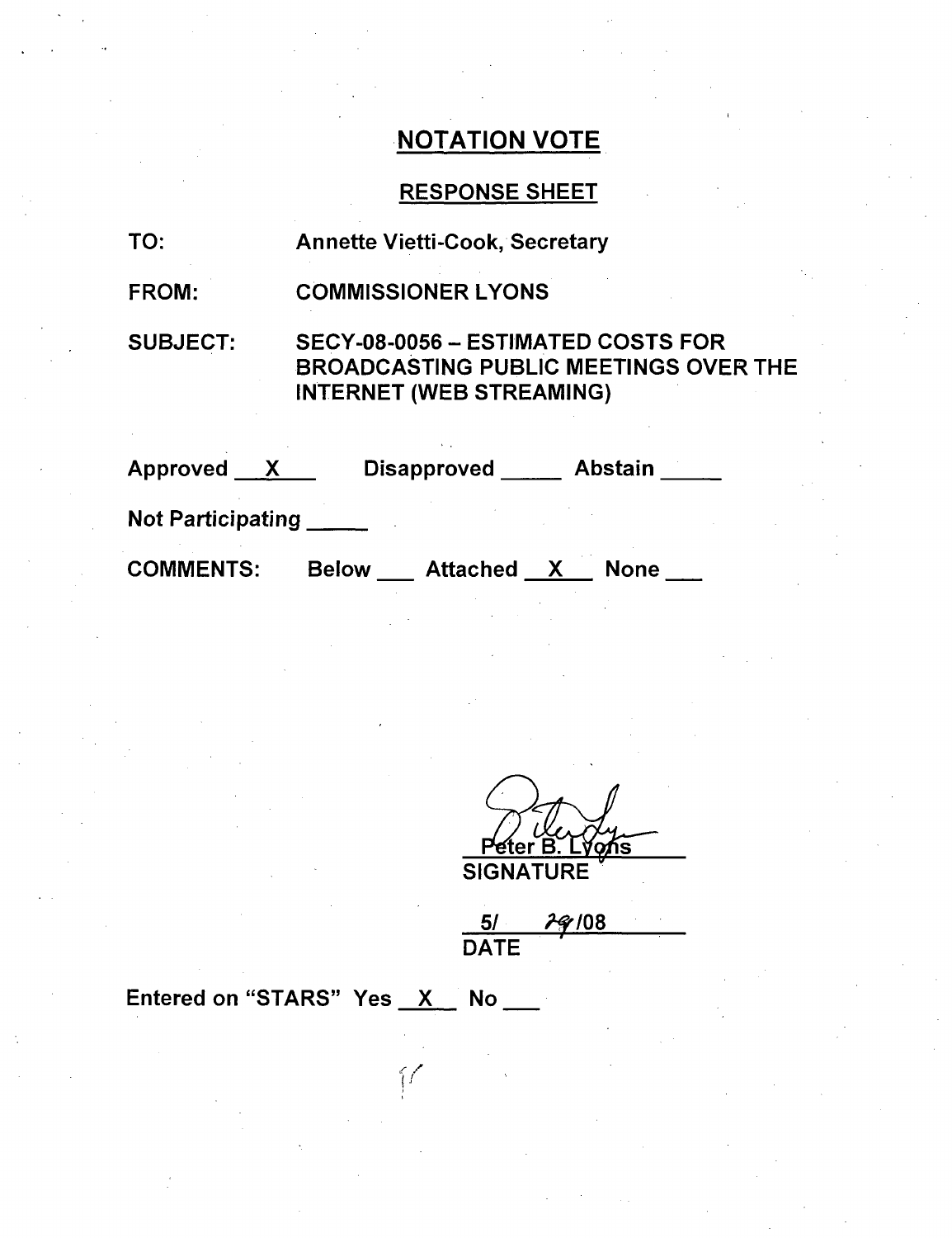#### Commissioner Lyons' Comments on **SECY-08-0056**

I approve Option 2 in SECY-08-0056 which will provide the necessary equipment and staff resources to web stream meetings in two additional conference rooms in the White Flint Complex and the auditorium in White Flint North. I would prefer to approve Option 1 which is most responsive to the Commission's request to staff to provide a cost estimate for implementing web streaming technology for "every public meeting where the staff anticipates public interest unless feasibility constraints prevent them from doing so." I agree with Commissioner Jaczko's assessment that not everyone who is interested in the NRC's activities is able to attend meetings or listen via conferencing; thus, webstreaming should greatly 'enhance the ability of interested stakeholders to stay engaged and follow the agency's progress on issues." However, at this time there is not enough information available to support the efficacy of Option 1 which involves a larger expenditure of agency resources.

I also believe that the staff's definition of a meeting "with significant public interest" may not be broad enough to cover, as Commissioner Jaczko noted, meetings addressing issues of generic applicability that might be worthwhile to web stream, e.g., interagency/agreement state working groups examining jurisdictional issues, rulemaking efforts, etc. I support the staff's proposal to create a team with representatives from OCA, OPA, and OEDO which would consider specific criteria for determining which meetings should be webstreamed. In that vein, I agree with Commissioner Jaczko's comment that after the staff has some implementation experience with the definition of a meeting with "significant public interest," the staff should review the definition, and the types of meetings that were not captured by it, and determine if changes to the definition are needed.

The staff should assess the data it gathers addressing public interest in the meetings that are web streamed under Option 2 and use this information to support additional recommendations to the Commission as to whether we need to increase or decrease agency resources and expand web streaming as envisioned in Option 1.

eter B. Lyons Date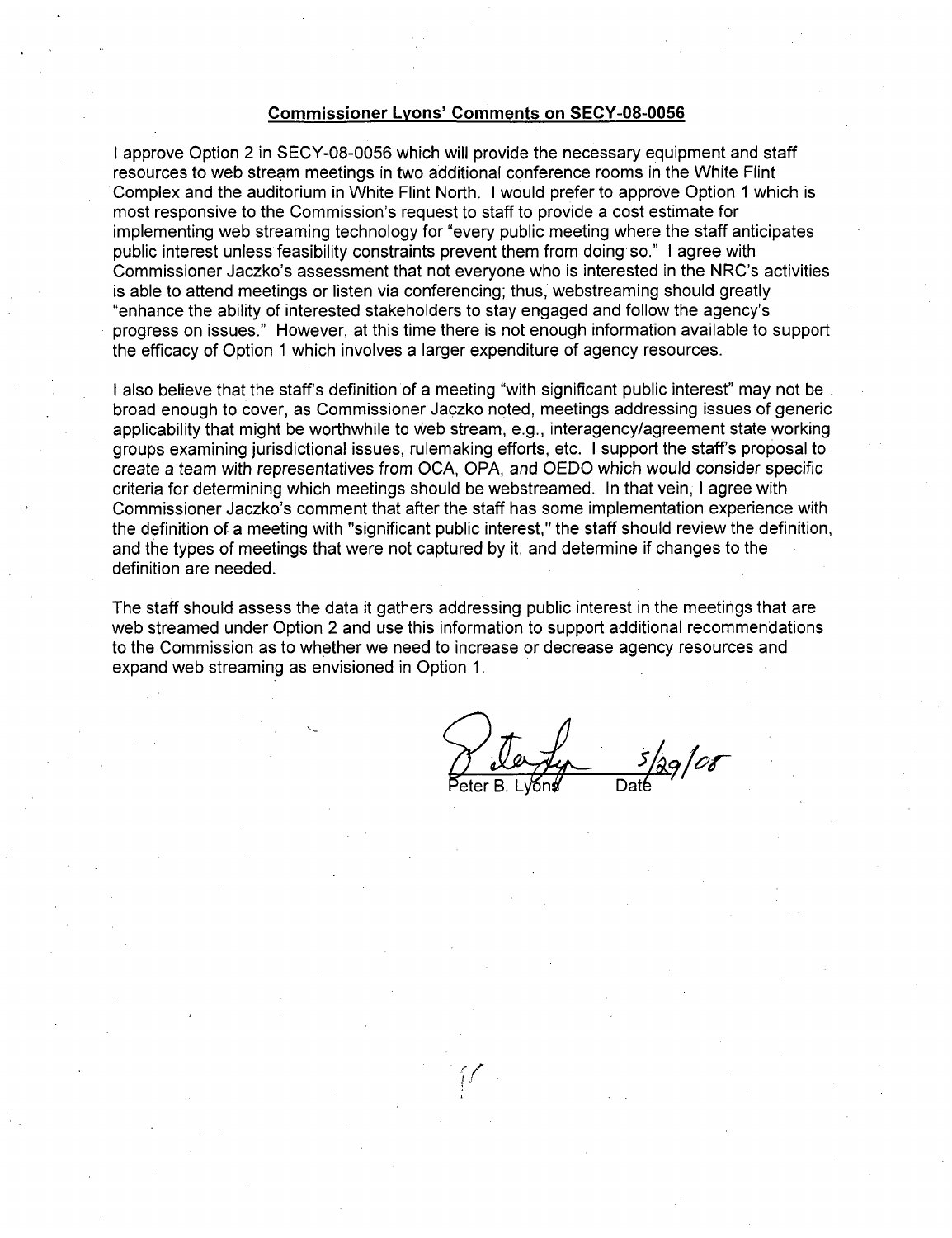### RESPONSE SHEET

- TO: Annette Vietti-Cook, Secretary
- FROM: COMMISSIONER SVINICKI

SUBJECT: SECY-08-0056 - ESTIMATED COSTS FOR BROADCASTING PUBLIC MEETINGS OVER THE INTERNET (WEB STREAMING)

| Approved<br>$\mathbf{X}$ | <b>Abstain</b><br><b>Disapproved</b>             |  |
|--------------------------|--------------------------------------------------|--|
| <b>Not Participating</b> |                                                  |  |
| <b>COMMENTS:</b>         | <b>Attached X</b><br><b>Below</b><br><b>None</b> |  |

**SIGNATURE** 

06/ Z.108 DATE

Entered on "STARS" Yes  $\angle$  No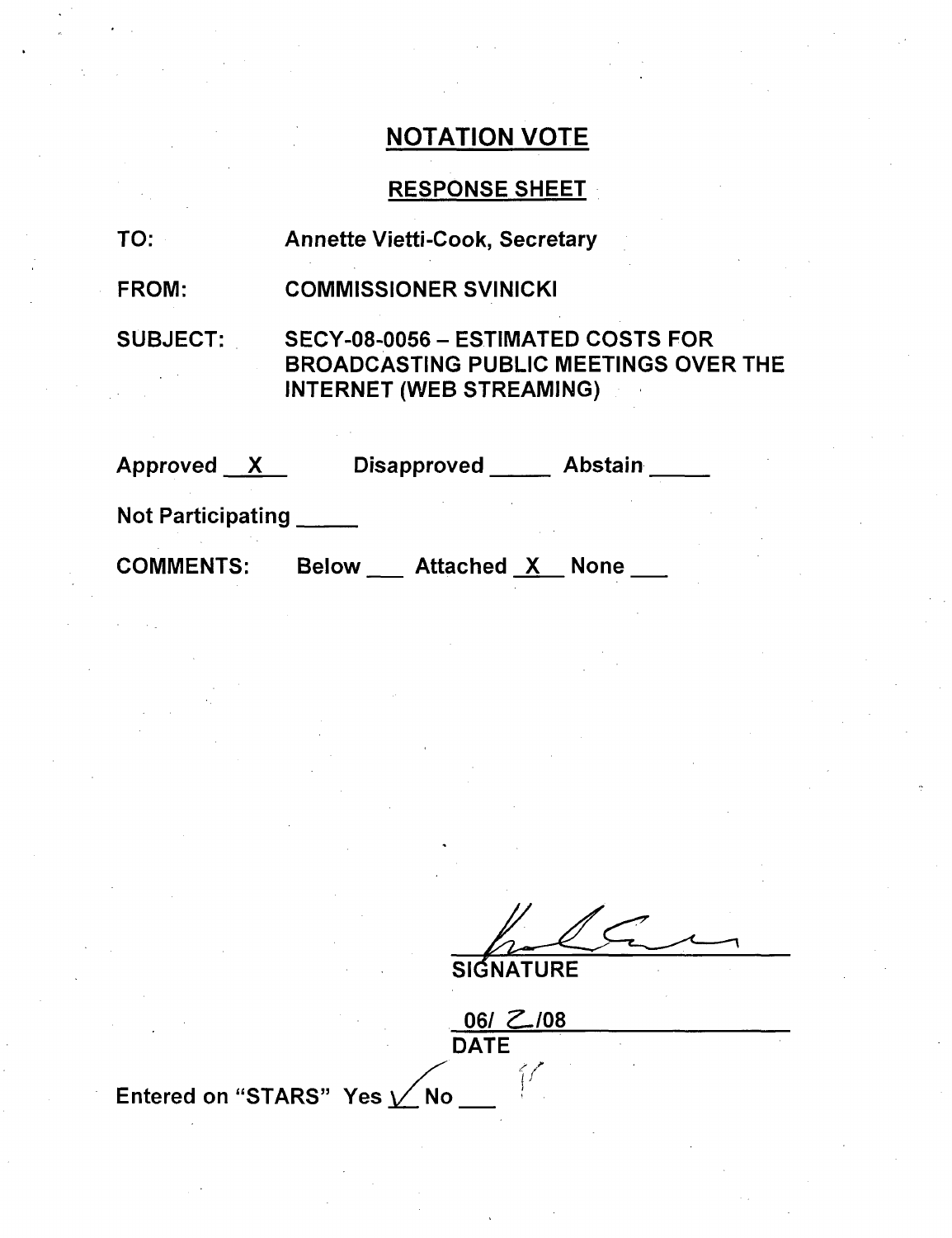#### Commissioner Svinicki's Comments on **SECY-08-0056** Estimated Costs for Broadcasting Public Meetings Over the Internet (Web Streaming)

**I** approve of option 2 in SECY-08-0056 which will insert into the budget process for fiscal year 2010 (now in development) the acquisition of video teleconferencing equipment and information technology support for two additional conference rooms in the White Flint Complex and the auditorium in White Flint North for the purposes of increased web streaming. I also believe that staff should report back to the Commission with a broader evaluation of how this expansion will be harmonized with existing communications policies and directives, as well as providing data on NRC web streaming experiences to date. This information should be provided to the Commission in the spring of 2009 so that the Commission's consideration of the-FY 2011 budget, and adjustments to the FY 2010 budget, will be informed by the staff's analysis.

My vote should not be read to suggest that I disfavor the more expansive web streaming options provided by staff in the paper. I support the idea of increasing the agency's web streaming capabilities as one way to augment openness. Without more data and evaluation, however, I find myself skeptical that the NRC can embark upon what would amount to an immediate quintupling of current agency web streaming (under the most expansive proposal) without a more gradual buildup to grow our capabilities in this area. I recognize that through the December 3, 2007 SRM, staff was directed solely to provide a cost estimate for increased web streaming. They have done so. However, I'm left wondering whether we've asked enough questions – or the right ones – about the underpinnings of this web streaming proposal, particularly its interplay with existing NRC public meeting policies.

Current Commission policy on enhancing public policy speaks in terms of "categories" of public meetings. Depending on the level of public interest in the activity being discussed, NRC policy permits a meeting to be changed from Category 1 (public observation) to Categories 2 or 3 (varying degrees of feedback from the public). Staff should review the number of times an NRC meeting has changed from Category 1 to Categories 2 or 3, since that would likely provide some correlation of the extent to which there is significant public interest in web streamed meetings. Because web streaming provides only a oneway communication, staff should also evaluate how increased reliance on web streaming could impact the agency's objective for Category 2 and .3 meetings, which is to solicit a dialoQue with the public. *(See, e.g.,* Enhancing Public Participation in NRC Meetings; Policy Statement, 67 Fed. Reg. 36920, May 28, 2002.)

Current Commission policy also allows stakeholders to request teleconferencing and videoconferencing when traveling to a meeting is difficult for them. While not a perfect surrogate, the number of these requests in the past 2-3 years would at least provide a reasonable estimate of public meetings with "significant public interest." Additionally, any available data regarding current public interest in the meetings already webcast (i.e., web "hits") would be a useful barometer to measure recent "significant public interest."

I also believe that a more detailed evaluation of the infrastructure costs associated with installation of video teleconferencing (VTC) capabilities in additional NRC meeting spaces would be informative. Once underway, these projects are rarely as simple as predicted. For instance, the potential installation of VTC equipment in the One White Flint North 18<sup>th</sup> floor conference room will require, as I understand it, a complete lighting upgrade for the room. Further, in a building where telecommunications wiring, cannot support message lights or caller ID on employee telephones, it is hard to imagine that wiring upgrades to support the increased VTC bandwidth would not also be necessary. If so, these costs should also be provided as part of the staff's evaluation.